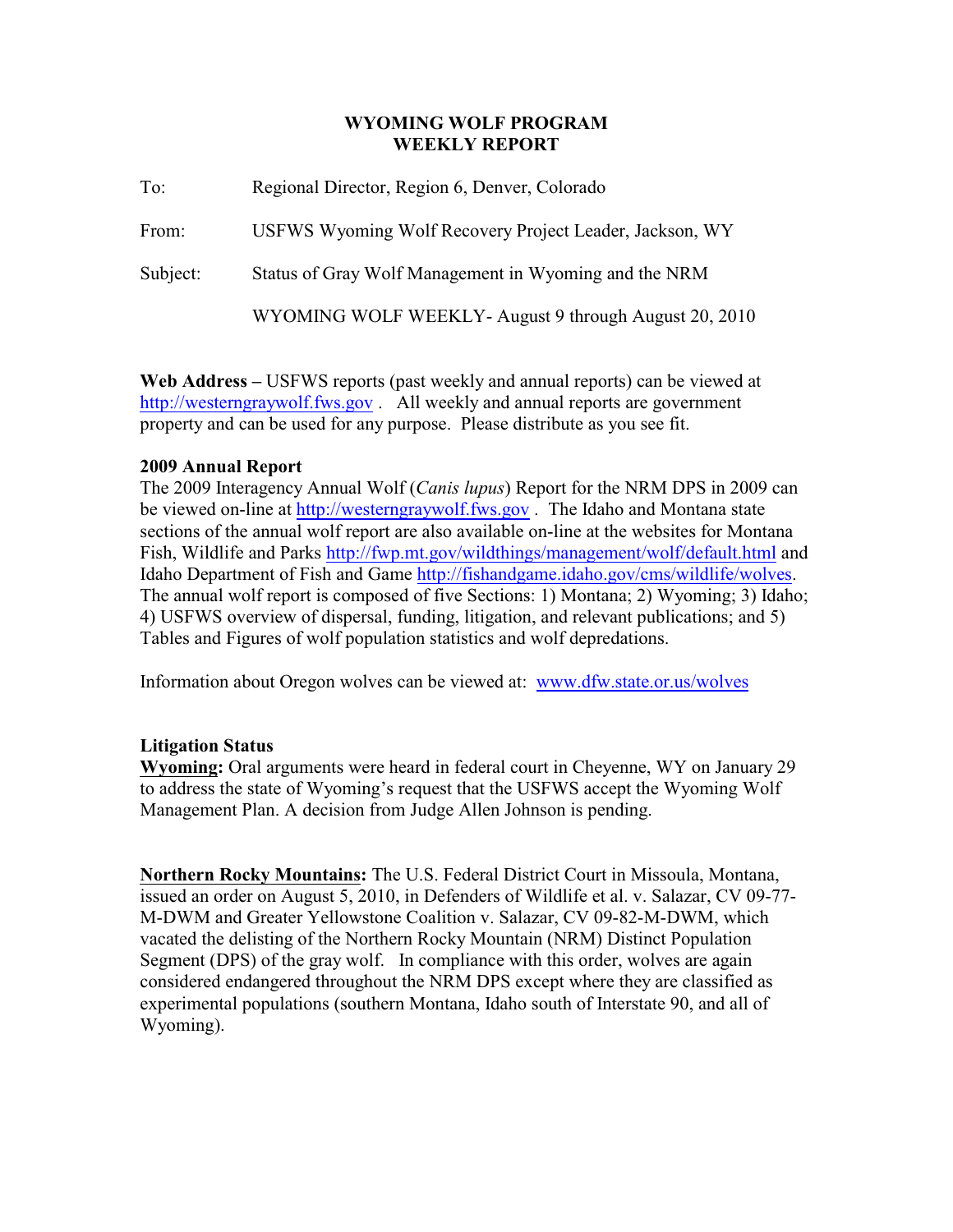# **Monitoring**

**Wyoming:** At least 25 wolf packs have denned in Wyoming in 2010. We anticipate more breeding pairs will be identified this summer as additional den/rendezvous sites are located and reproduction is confirmed. Reproducing packs in Wyoming, Yellowstone National Park (YNP), and Grand Teton National Park (GTNP) include:

**Wyoming (outside national parks):** 15 packs produced pups (Absaroka, Beartooth, Chagrin River, Dog Creek, East Fork, Elk Fork Creek, Greybull River, Green River, Hoodoo, Lava Mountain, Pacific Creek, Pinnacle Peak, South Fork, Sunlight, Owl Creek, and Wiggins Fork), plus 2 packs that are suspected to have denned (Rim and Washakie).

**GTNP:** 1 pack produced pups (Phantom Springs), plus 1 pack that is suspected to have denned (Huckleberry).

**YNP:** 9 packs produced pups out of 13 documented packs.

Figure 1. Wolf population growth in Wyoming (outside YNP) 2000-2009.

Table 1. Total wolf mortality in Wyoming (outside YNP) from 2003-2010.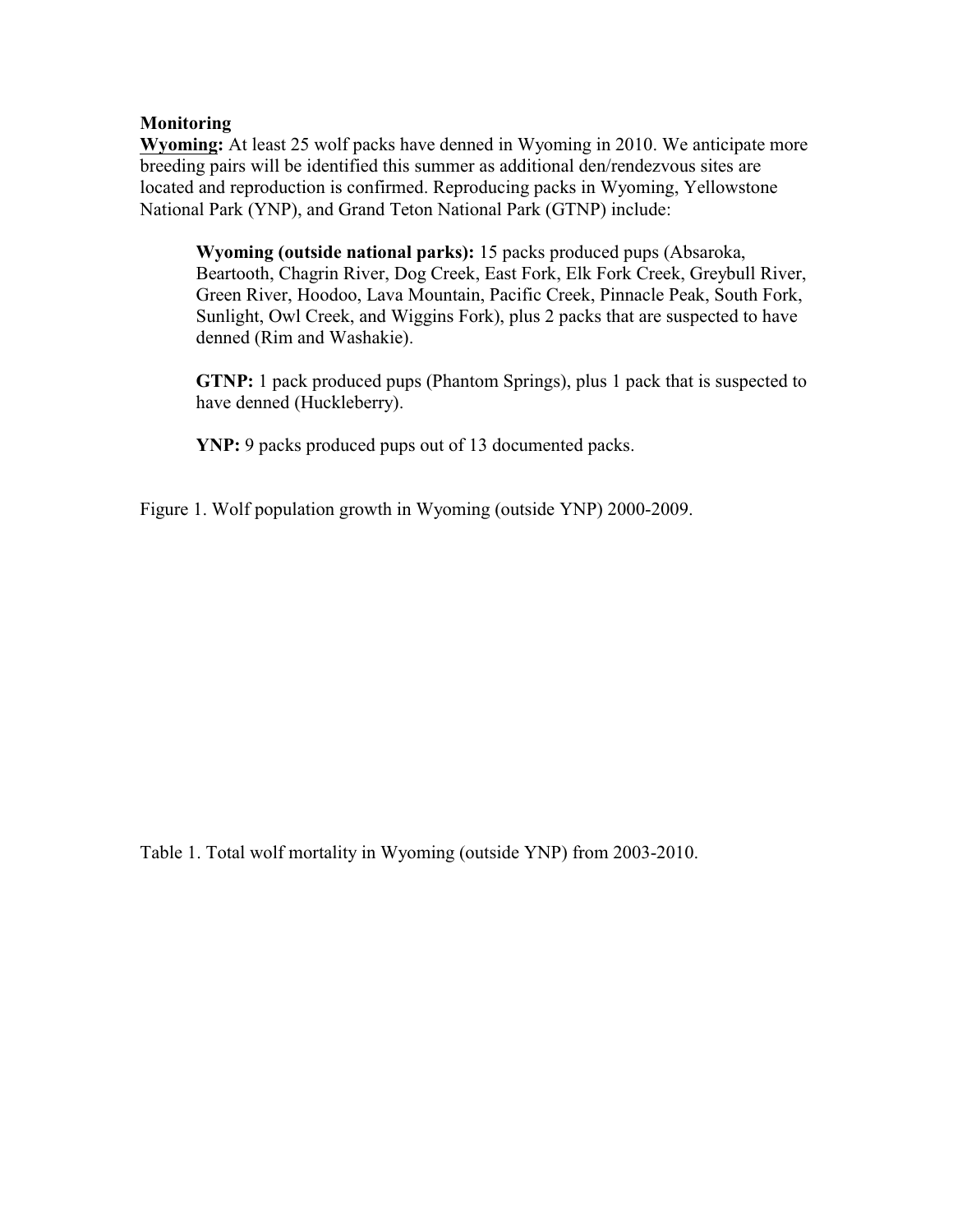### **Control**

**Wyoming:** We continue to manage wolf population growth and wolf distribution to minimize chronic loss of livestock from wolves and promote wolf conservation by maintaining the Wyoming wolf population well above recovery objectives.

**Sublette County:** WY Wildlife Services confirmed that wolves from the Green River Pack killed 1 calf on 8/14/10, 2 calves on 8/15/10, and 1 calf on 8/17/10 in the Upper Green River drainage. The pack killed 2 additional calves earlier this summer. Wildlife Services is attempting to trap and radio collar  $> 1$  wolf. Control actions are ongoing to remove 3-4 wolves from the pack.

On 8/19/10, WGFD confirmed that a single wolf killed a yearling steer near Bondurant, WY.

**Fremont County:** WY Wildlife Services confirmed that wolves from the East Fork Pack killed 1 calf on  $8/8/10$ , 1 calf on  $8/14/10$  and an adult cow on  $8/15/10$ . On 8/20/10, Wildlife Services captured and radio collared an adult male and an adult female wolf. Control actions are ongoing to remove 2 wolves from the pack.

Table 2. Confirmed livestock depredations and control actions in WY from 2003 - 2010.

**\***One foal was killed by wolves (recorded as confirmed), 2 horses were chased by wolves and injured when they were run through a fence (recorded as 1 confirmed and 1 probable), and 1 horse was chased by wolves and broke its leg when it was run over a cattle guard (recorded as probable). All 3 injured horses had to be euthanized.

#### **Research**

Nothing to report at this time.

#### **Law Enforcement and Related Activities**

Nothing to report at this time.